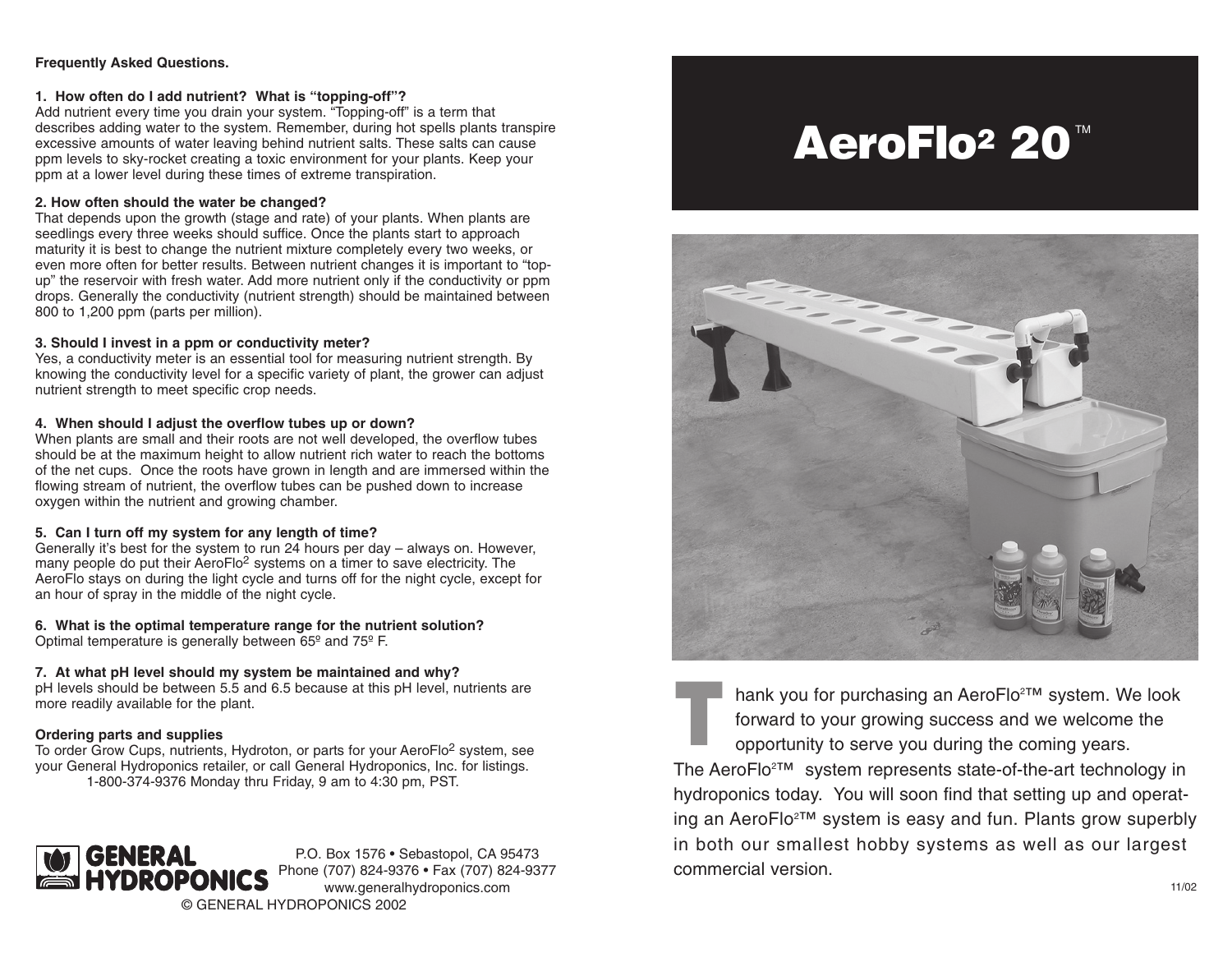## AeroFlo2 Model 20 **Cleaning between crops**



**Includes: Hydroton™ Grow Cups with CocoTek™ Liner Drain Tube lubricant Drain Valve**

#### **Unpacking**

See the diagram above and familiarize yourself with the parts.

### **Assembly**

Plants can be grown almost anywhere using an AeroFlo<sup>2</sup> system. Greenhouses, patios, and even indoors under lights, make great locations. An AeroFlo<sup>2</sup> can be installed where there is warmth, light and fresh air. Choose a clean and level place to set up your system.

Drain the whole system, brush out the growing chambers and, if necessary, unclog the spray holes in the beige spray lines mounted inside the growing chambers. Sponge off all parts to disinfect. You can use General Hydroponic's Flora Shield™ or another disinfectant. Rinse everything thoroughly. Refill it with water and run it for a few hours, then drain again before introducing a new crop. Clean filters frequently. Simply unplug pump and remove reusable filter. Rinse filter under warm water to clean.

#### **Hydroton**

We have had many years of excellent results working with Hydroton clay pellets for plant support. We recommend that you rinse new Hydroton thoroughly to remove the fine sand which builds up from abrasion during shipping. Between crops it is good to wash the Hydroton well, removing all organic debris. An effective method is to boil or stem used Hydroton in a large pot. This sterilizes and dissolves away any accumulated salts. Caution: Do Not rinse Hydroton with bleach (chlorine).

#### **Nutrients**

Nutrients are the lifeline to your plants. Since you are providing the plants with all their nutritional needs we recommend you feed them the best. General Hydroponics™ offers a wide variety of plant foods. We have had great success using our Flora series 3 part system (FloraGro<sup>™</sup>, FloraBloom™ and FloraMicro™).

**1** Fill the reservoir with fresh water. If you are in an area with poorquality water (over 200 ppm Total Dissolved Solids), we recommend that you use purified water (Reverse Osmosis and/or rain

water). General Hydroponics has a new **Hardwater FloraMicro**™ nutrient formula available.

- **2** Add nutrients as per instructions on label. Stir in FloraMicro first then add FloraBloom, and FloraGro. Never pre-mix nutrient concentrates. This may cause nutrient "lock-out".
- **3** Adjust the nutrient solution pH between 5.0 and 7.0 (see instructions with the General Hydroponics pH Control Kit).

#### **Notes**

Nutrient mixes can be adjusted in both strength (conductivity) and "flavor" (ie: the ratios of Nitrogen, Phosphorus, Potassium, Calcium, Magnesium, Sulfur & Microelements). To adjust these factors mix different combinations of FloraGro,FloraBloom and FloraMicro with water.

- To enhance vegetative growth, use more FloraGro and less FloraBloom.
- To enhance flower growth use less FloraGro and more FloraBloom.
- To enhance fruit production use equal amounts of FloraGro, FloraBloom and FloraMicro.
- To provide more Calcium or Iron (for green, leafy vegetables), use slightly more FloraMicro.
- Many growers follow the 3-2-1 mix: **For vegetative growth:** 3 parts FloraGro (ie, teaspoons per gallon), 2 parts FloraMicro plus 1 part FloraBloom. **For flowering:** 1 part FloraGro plus 2 parts FloraMicro plus 3 parts FloraBloom. **For fruiting:** 2 parts FloraGro plus 2 parts FloraMicro plus 2 parts FloraBloom. These units are ratios, not absolute quantities, and are only a *suggest*ed starting point. Use a conductivity meter to determine total nutrient strength.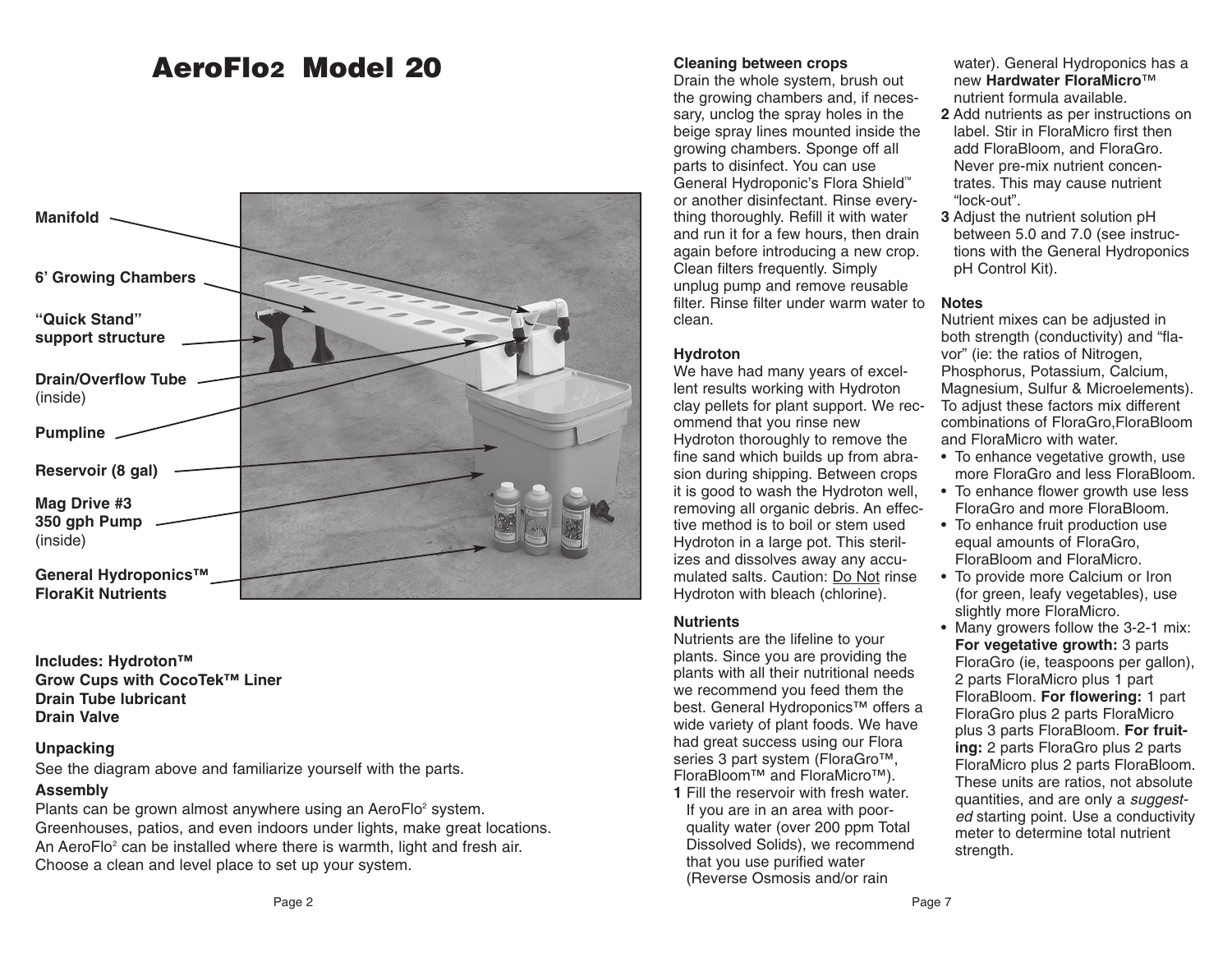#### **Draining the system**

Turn pump off, unscrew the Pumpline which attaches the pump to the manifold.

Connect a garden hose to the Pumpline and start the pump. As the reservoir is draining, remove the drain/overflow tubes from growing chambers sequentially while the reservoir level drops. Don't pull the tubes too fast or your reservoir ma y overflow. Once the water level has dropped to the level of the pump, shut pump off, and continue to drain by opening drain valve. Never run the pump dry .

#### **Cleaning the filters**

Unplug pump and remove filter . Clean by placing filter under warm water to remove all organic debris.





#### **High level, low level**

The growing chambers can be oper ated with a high nutrient level, which submerges the bottoms of the grow ing cups to moisten the Hydroton for new transplants, plants with underdeveloped root systems. As the plants grow and develop strong roots, press the drain/overflow tubes to the bottom position in the growing chambers to lower the nutrient level. This will create an "air gap" below the bottom of the growing cups. This process will increase the total amount of oxygen in the rooting zone and reduce the moisture in the Hydroton. Keep the reduced water capacity in mind when you mix nutrient .



#### **Step 1**

Set up the reser voir. Note the position of the reservoir access lid and drain valve. Remove the lid tab.



#### **Step 2**

Connect the Pumpline to th e pump output, leaving the swiv el hose fitting free to attach to the manifold.



#### **Step 3**

Place the pump assembly into the reservoir so that the Pumpline emerges from the access hole in the lid.